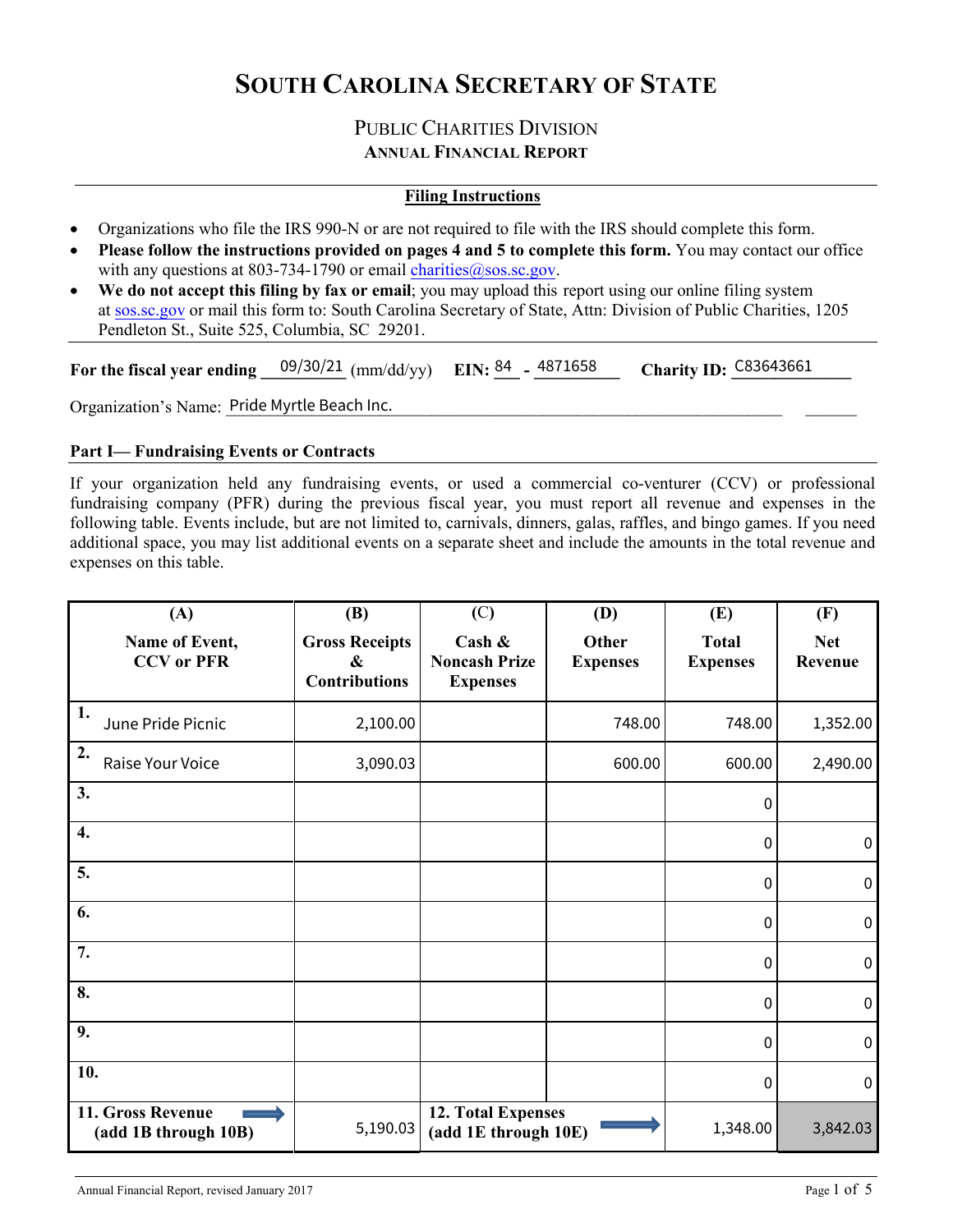#### **Part II— Gross Revenue**

Organizations must report their gross receipts from all sources of revenue.

|  | 5,190.03  |
|--|-----------|
|  |           |
|  |           |
|  |           |
|  |           |
|  |           |
|  | 22,473.80 |
|  |           |
|  |           |
|  | 27,663.80 |

#### **Part III— Program Service Expenses**

|                                                                                                                                                             | 27,663.80 |
|-------------------------------------------------------------------------------------------------------------------------------------------------------------|-----------|
| art III— Program Service Expenses                                                                                                                           |           |
| Describe the organization's program accomplishments and the amount spent on each. If more space is needed y<br>nay attach an additional sheet if necessary. |           |
| 11.                                                                                                                                                         |           |
|                                                                                                                                                             |           |
| $\frac{12.}{2}$                                                                                                                                             |           |
|                                                                                                                                                             |           |
|                                                                                                                                                             |           |

#### **Part IV— Management, General and Fundraising Expenses**

|                                                                                     | 375.00    |
|-------------------------------------------------------------------------------------|-----------|
|                                                                                     | 1,348.00  |
|                                                                                     |           |
|                                                                                     | 250.00    |
|                                                                                     |           |
|                                                                                     |           |
|                                                                                     | 969.00    |
|                                                                                     |           |
|                                                                                     | 2,942.00  |
| 23. Excess or (deficit) for the year (subtract line 22 from line 10)                | 24,721.18 |
|                                                                                     | 250.00    |
|                                                                                     |           |
| 26. Fund balances/net worth at the end of the fiscal year (add lines 23 through 25) | 24,971.18 |

#### **Part V— Balance Sheet**

|                                                                                | 2.4971.18 |
|--------------------------------------------------------------------------------|-----------|
|                                                                                | 5.104.00  |
| 29. Net assets or fund balances at end of year (subtract line 28 from line 27) | 19,867.18 |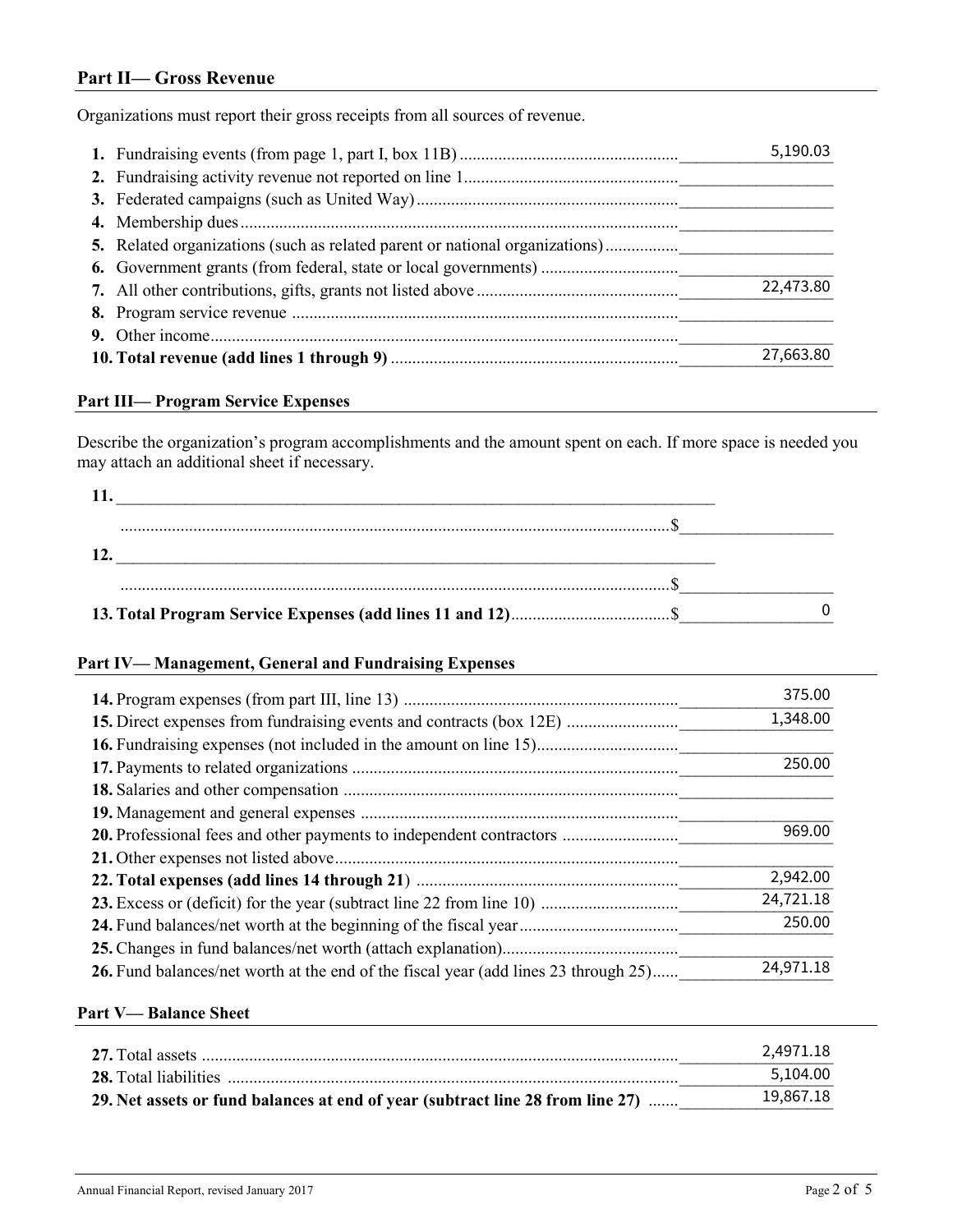#### **Certification**

As required by Section 33-56-60 of the Solicitation of Charitable Funds Act, this form shall be signed by the Chief Executive Officer and the Chief Financial Officer of the charitable organization. (If one person serves as both CEO and CFO, he or she should sign in both places below.)

We certify that the information furnished in this statement is true and correct to the best of our knowledge and belief.

#### **CEO/President CFO/Treasurer**

| Name: Craig E. McGee                                              | Christina Naylor<br>Name:                                                            |  |
|-------------------------------------------------------------------|--------------------------------------------------------------------------------------|--|
| Signature: Craig McGee<br>Date: 04/07/2022                        | $\overbrace{\text{Signature}}^{\text{O}}_{\text{Christina May}}$<br>Date: 04/07/2022 |  |
| 522 Broadway St. Ste A Myrtle Beach, SC 29577<br>Mailing Address: |                                                                                      |  |

Email Address: cmcgee@pridemyrtlebeach.org Phone Number: 2843-283-4820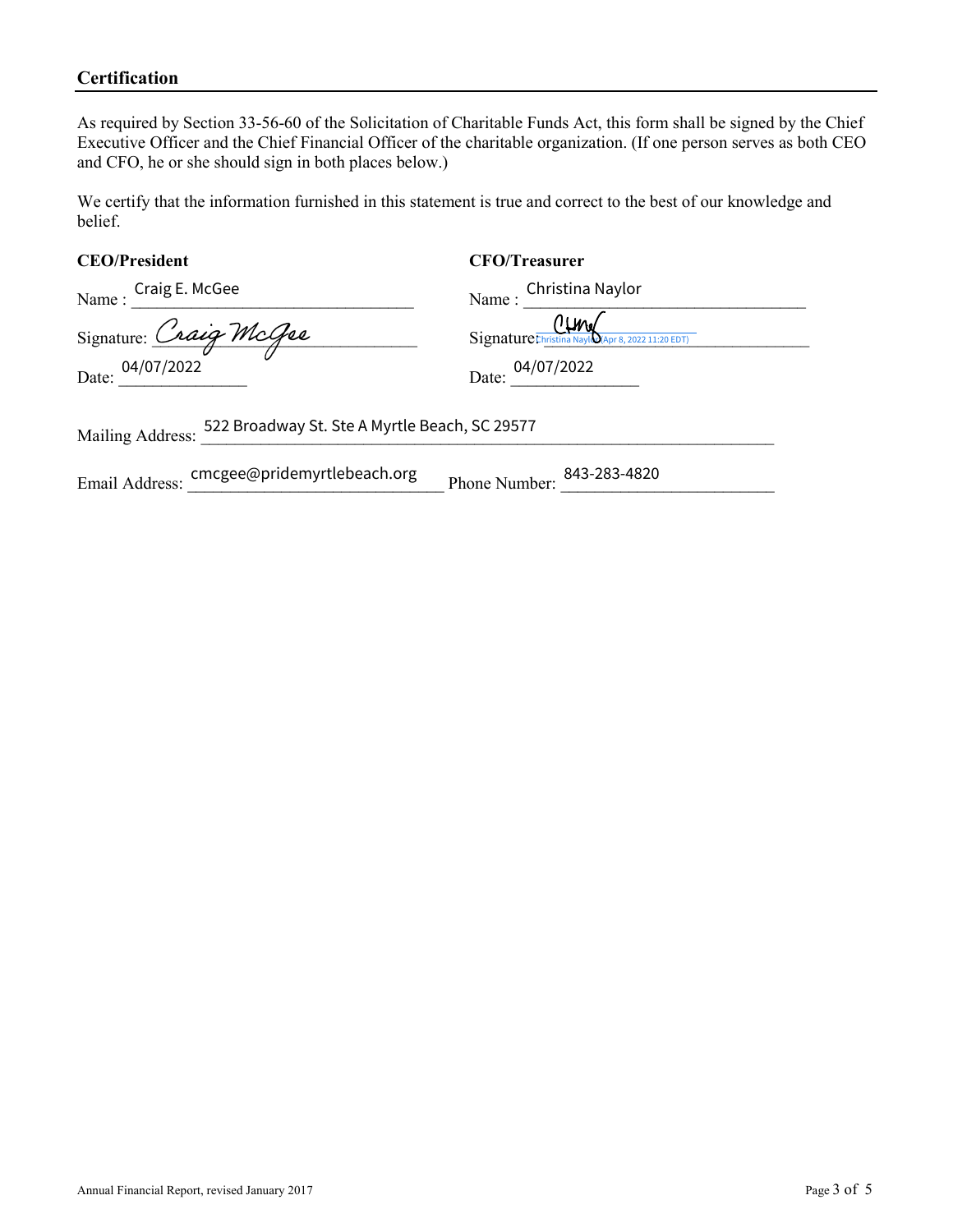# **SOUTH CAROLINA SECRETARY OF STATE**

### PUBLIC CHARITIES DIVISION **ANNUAL FINANCIAL REPORT INSTRUCTION SHEET**

Please read the instructions for each line of the report. You do not need to submit these instructions with your report. If you are using the online filing portal for reporting these figures, you must complete this form in its entirety per instrucations and upload it during the filing using the  $\bullet$  **Add** button in the reporting screen.

#### **Instructions for Part I— Fundraising Events or Contracts**

If your organization held any fundraising events, used a commercial co-venturer (CCV) or professional fundraising company (PFR) during the previous fiscal year, you must report all revenue and expenses in Part I. Events include, but are not limited to, carnivals, dinners, galas, raffles, and bingo games. If you need additional space, you may list additional events on a separate sheet and include the amounts in the total revenues and expenses on this table.

#### **Instructions for Each Column**

- (A) Enter the name of the event, commercial entity or professional fundraising company.
- (B) Total of all ticket sales, entry fees, etc… along with any donations received at the event. **Do not** put ordinary contributions from individuals or revenue from ongoing program services on this table.
- (C) Cash prizes given or money spent by the organization to purchase prizes. **Do not include donated items.**
- (D) Direct expenses that are not listed in column C, facility, food and beverage, speaker costs, etc….
- (E) For each row **add** the amounts listed in column C and D.
- (F) For each row **subtract** the amounts listed in column E from column B.

#### **Instructions for Part II— Gross Revenue**

- Line 1. **Fundraising events:** Enter the total gross amounts received from all special events and activities by the organization, or on its behalf. **This number should match the number from page 1, part I, box 11B.**
- Line 2. **Fundraising activity revenue:** Enter the total gross receipts received from fundraising activities not reported on line 1. Fundraising activities include amounts received to raise funds to finance the organization's exempt activities. These activies include, but are not limited to, sales of goods to the public and concession stand receipts.
- Line 3. **Federated campaigns:** Enter the total amounds received from fundraising organizations such as United Way.
- Line 4. **Membership dues:** Enter only the amount of dues, fees, sponsorships, and assessments that do not exceed the monetary value of the benefits available to the members.
- Line 5. **Related organizations:** Enter the total contributions received from associated organizations such as related affiliates, parent organizations, or national organizations.
- Line 6. **Government grants:** Enter total amount of grants or other payments received from federal, state or local governments that are used to carry out the organization's charitable purpose.
- Line 7. **All other contributions, gifts, grants:** Enter the total amount of contributions from individuals, businesses, foundations, trusts, estates and other exempt organizations, that are not included on lines above.
- Line 8. **Program service revenue:** Includes total fees received by the organization for providing services or activities that fulfill the organization's stated mission or purpose.
- Line 9. **Other income:** All other income not covered by lines 1-8, including, but not limited to, interest and rental income, as well as sale of assets or inventory not sold through an event or activity listed on lines 1 and 2.
- Line 10. **Total revenue:** Add lines 1-9.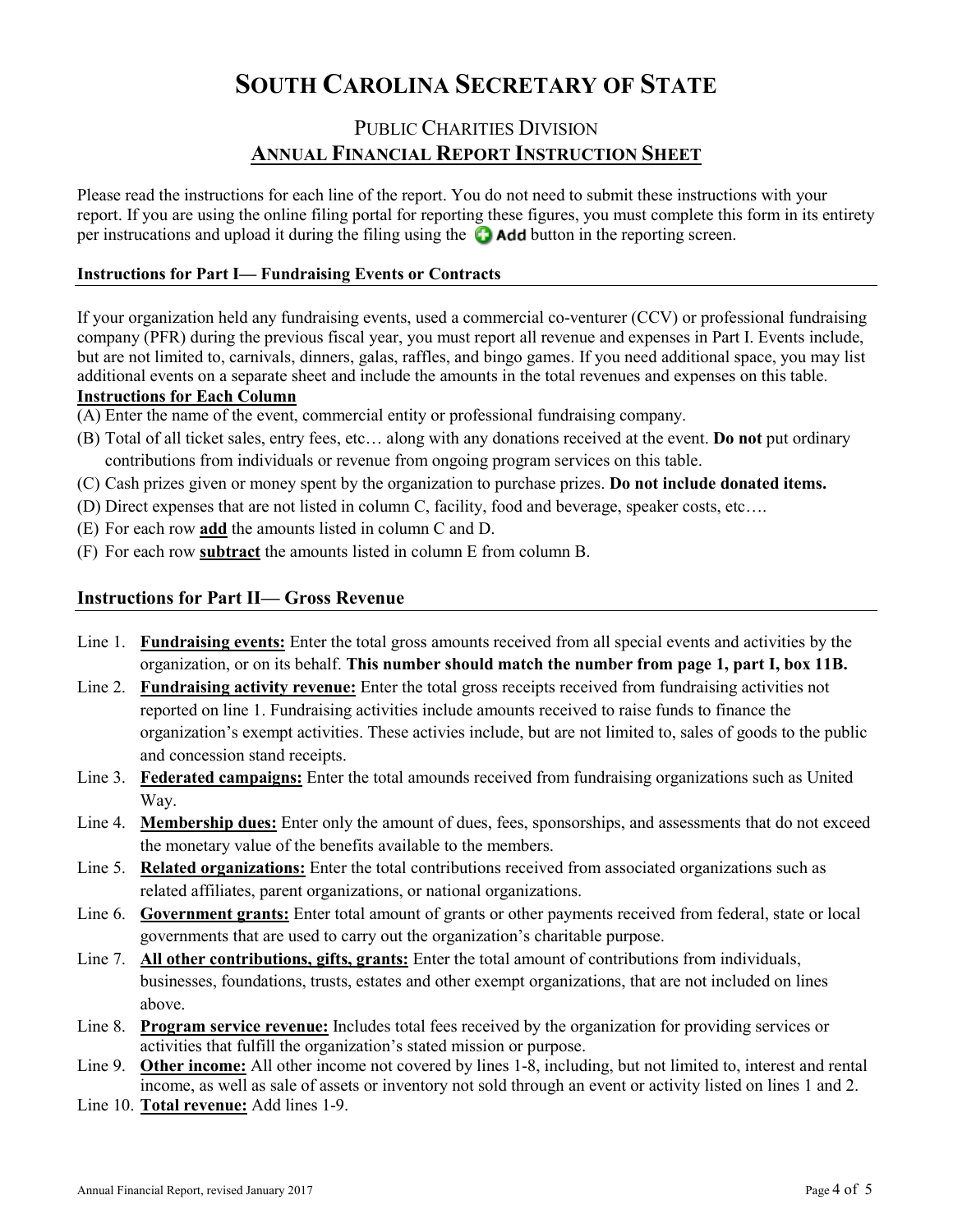Lines 11 and 12.

- **Program expenses:** Include total costs of services or activities performed by the organization that fulfill its charitable purposes.
- **Include** any donations, grants, or scholarships given to fulfill the organization's charitable purpose.
- **Do not** include fundraising expenses in this section.
- **Do not** include management and operating expenses that are not directly related to carrying out the charitable purpose of the organization in this section.

Line 13. **Total program expenses:** Add lines 11-12.

#### **Instructions for Part IV— Management, General and Fundraising Expenses**

- Line 14. **Program expenses:** Enter the total amount of program expenses from part III, line 13.
- Line 15. **Event fundraising expenses:** Enter the total expenses for all special events and contracts conducted by the organization or on its behalf which are listed in part I. **This number should match the number from page 1, part I, box 12E.**
- Line 16. **Fundraising expenses:** Enter costs incurred in soliciting contributions, gifts, and grants. These expenses include, but are not limited to, cost of printing and mailing solicitation materials as well as the cost of purchasing merchandise to solicit contributions. **This number should not include any of the amounts listed on line 15.**
- Line 17. **Payments to related organizations:** Enter any payments, including dues, made to related state or national organizations.
- Line 18. **Salaries and other compensation:** Enter amounts paid for salaries or other compensation to officers and employees. *If a portion of these expenses relate to program services or fundraising, a reasonable allocation should be made among those functions.*
- Line 19. **Management and general expenses:** Enter amounts spent on the overall management of the organization. These expenses include, but are not limited to, costs of rent, utilities, bank fees, meetings, insurance and office administration and management. *If a portion of these expenses relate to program services or fundraising, a reasonable allocation should be made among those functions.*
- Line 20. **Professional fees and other payments to independent contractors:** Enter the amounts spent on legal and accounting services that are not related to program or fundraising expenses.
- Line 21. **Other expenses:** Enter any expenses not listed above.
- Line 22. **Total expenses:** Add lines 14 through 21.
- Line 23. **Excess or (deficit) for the year**: Enter the difference between line 22 and line 10. If line 22 is greater than line 10, enter the difference in parentheses.
- Line 24. **Fund balances/net worth at the beginning of the fiscal year**: Enter the prior year's fund balance or net worth. This number should match the amount you reported on the prior year's return.
- Line 25. **Changes in fund balances/net worth**: Please attach an explanation of changes in net assets or fund balances between the beginning and end of the year that are not included in the amount listed on line 22. Amounts here include, but are not limited to, adjustments of earlier years' activities (such as losses on uncollected pledges, refunds of contributions and program service revenue and reversal of grant expenses, as well as unrealized gains and losses on investments.
- Line 26. **Fund balances/net worth at the end of the fiscal year:** Add lines 23 through 25.

#### **Instructions for Part V— Balance Sheet**

- Line 27. **Total assets:** This amount should include the fund balance/net worth listed on line 26 along with the value of any other cash or savings, and the book value of investments, land, building and other assets.
- Line 28. **Total liabilities:** This amount includes items such as accounts payable, grants payable, mortgages or other loans payable.
- Line 29. **Net assets or fund balances at end of year:** Subtract line 28 from line